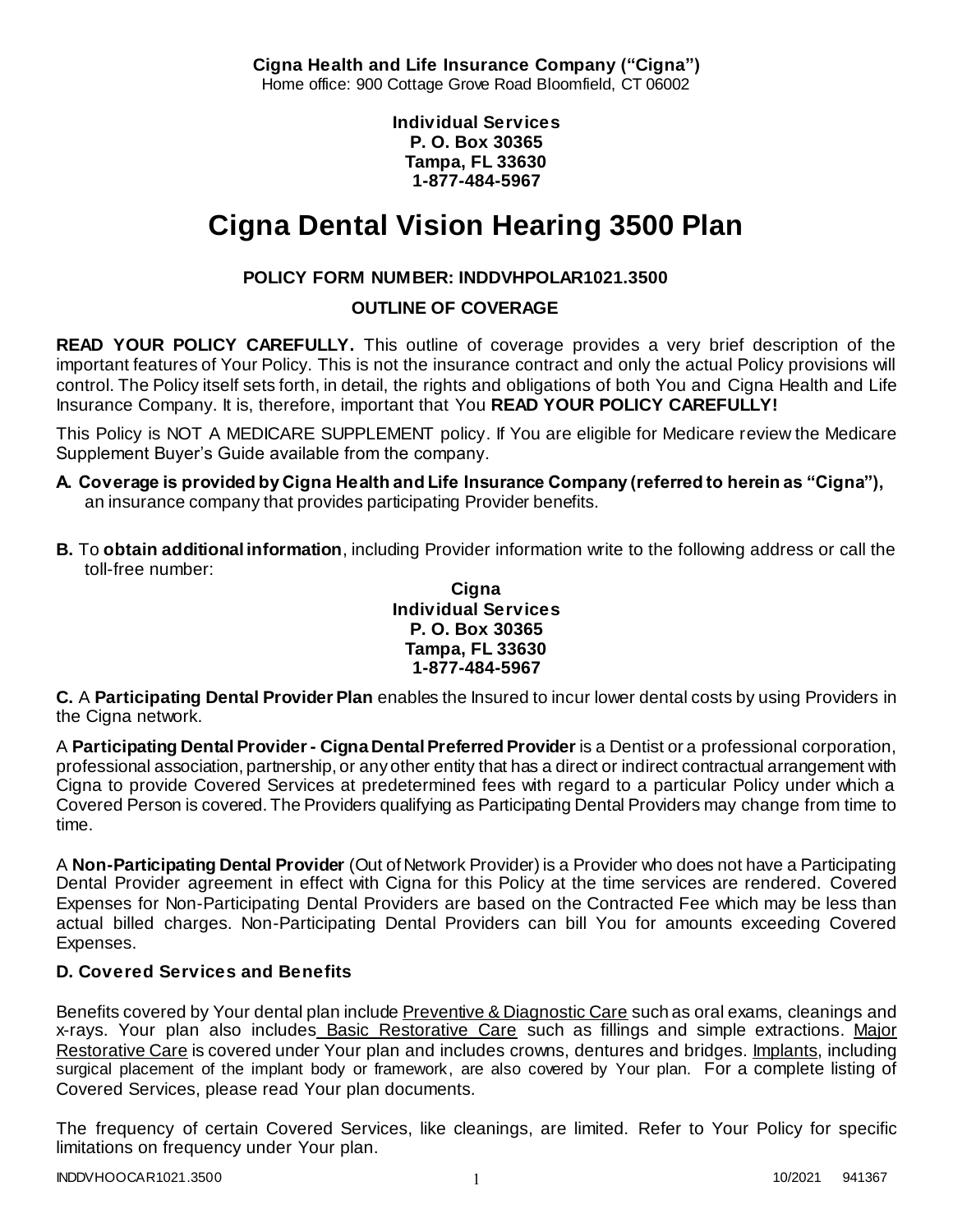## **Benefit Schedule**

The benefits outlined in the table below show the payment percentages for Covered Expenses **AFTER** any applicable Deductibles have been satisfied unless otherwise stated.

# **CIGNA DENTAL, VISION, AND HEARING INSURANCE** *The Schedule*

#### **For You and Your Dependents**

#### **The Schedule – Dental Benefits**

If You select a Participating Dental Provider, Your cost will be less than if You select a Non-Participating Dental Provider.

#### **Emergency Services**

The Benefit Percentage payable for Emergency Services charges made by a Non-Participating Dental Provider is the same Benefit Percentage as for Participating Dental Provider Charges. Dental Emergency services are required immediately to either alleviate pain or to treat the sudden onset of an acute dental condition. These are usually minor procedures performed in response to serious symptoms, which temporarily relieve significant pain, but do not effect a definitive cure, and which, if not rendered, will likely result in a more serious dental or medical complication.

#### **Dental Deductibles**

Dental Deductibles are expenses to be paid by You or Your Dependent. Dental Deductibles are in addition to any Coinsurance. Once the Dental Deductible maximum in The Schedule has been reached You and Your family need not satisfy any further dental deductible for the rest of that year.

#### **Participating Dental Provider Payment**

Participating Dental Provider services are paid based on the Contracted Fee agreed upon by the Provider and Cigna.

#### **Non-Participating Dental Provider Payment**

Non-Participating Dental Provider services are paid based on the Contracted Fee.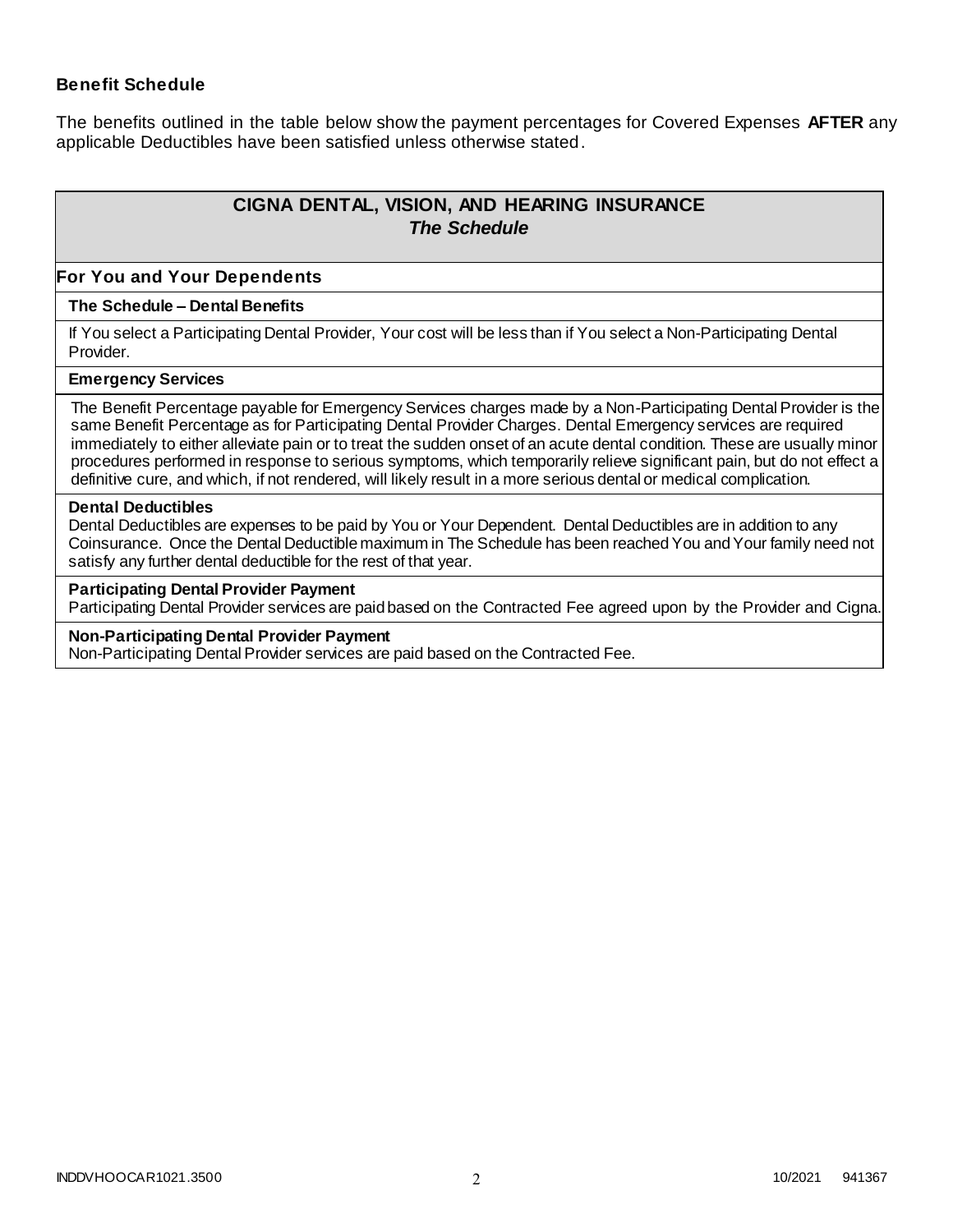| DENTAL BENEFIT HIGHLIGHTS                                                                                                                                                                                                                                                 |                                                  |
|---------------------------------------------------------------------------------------------------------------------------------------------------------------------------------------------------------------------------------------------------------------------------|--------------------------------------------------|
| Classes I, II, III, IX<br><b>Calendar Year Maximum</b>                                                                                                                                                                                                                    | \$2,500 per person                               |
| <b>Class IX Lifetime Maximum</b>                                                                                                                                                                                                                                          | \$2,000 per person                               |
| <b>Calendar Year Dental Deductible</b>                                                                                                                                                                                                                                    |                                                  |
| Individual                                                                                                                                                                                                                                                                | \$100 per person                                 |
|                                                                                                                                                                                                                                                                           | Not Applicable to Class I                        |
| <b>Class I</b>                                                                                                                                                                                                                                                            | The Percentage of Covered Expenses the Plan Pays |
| Preventive Care<br>Oral Exams<br>Routine Cleanings<br>Routine X-rays<br>Non-Routine X-rays<br><b>Fluoride Application</b><br><b>Sealants</b><br>Space Maintainers (non-orthodontic)<br>Emergency Care to Relieve Pain                                                     | 100%                                             |
| <b>Class II</b>                                                                                                                                                                                                                                                           | The Percentage of Covered Expenses the Plan Pays |
| <b>Basic Restorative</b><br>Fillings<br>Surgical Extraction of Impacted Teeth<br>Oral Surgery, Simple Extractions<br>Relines, Rebases, and Adjustments<br>Repairs - Bridges, Crowns, and Inlays<br>Repairs - Dentures                                                     | 80% after dental deductible                      |
| <b>Class III</b>                                                                                                                                                                                                                                                          | The Percentage of Covered Expenses the Plan Pays |
| <b>Major Restorative</b><br>Crowns / Inlays / Onlays<br>Root Canal Therapy / Endodontics<br><b>Minor Periodontics</b><br><b>Major Periodontics</b><br>Oral Surgery, All Except Simple Extractions<br>Prosthesis Over Implant<br>Anesthetics<br>Dentures<br><b>Bridges</b> | 50% after dental deductible                      |
| <b>Class IX</b>                                                                                                                                                                                                                                                           | The Percentage of Covered Expenses the Plan Pays |
| Implants                                                                                                                                                                                                                                                                  | 50% after plan deductible                        |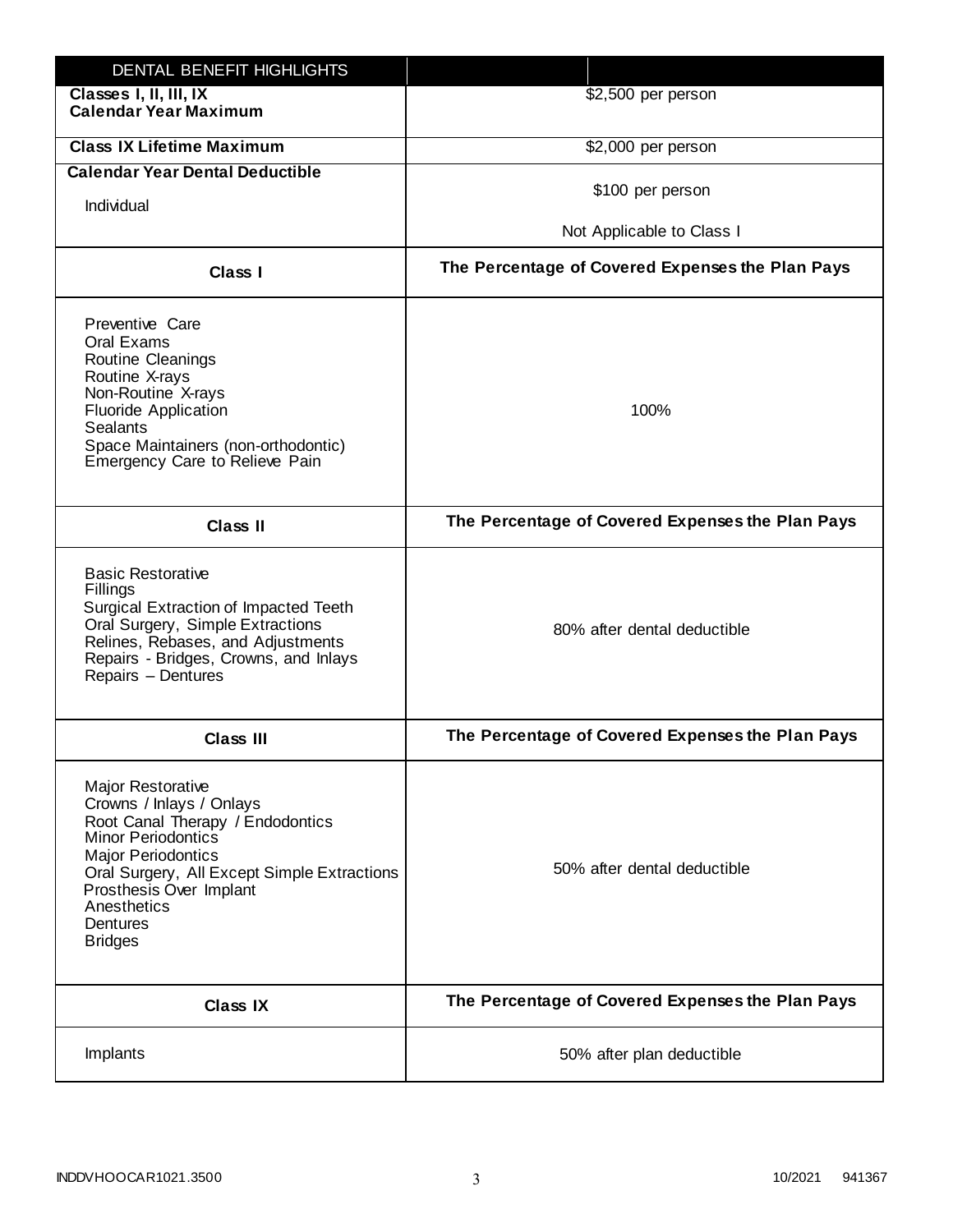| The Schedule - Vision Benefits                                                                  |                                                                                          |
|-------------------------------------------------------------------------------------------------|------------------------------------------------------------------------------------------|
| <b>VISION BENEFIT HIGHLIGHTS</b>                                                                |                                                                                          |
| Eye Examinations, including refraction                                                          | The plan pays 90% of expenses, not to exceed a \$100 calendar<br>year maximum per person |
| Materials (corrective eyeglasses or contact<br>lenses, including fittings and follow-up visits) | \$300 calendar year maximum per person                                                   |

| The Schedule - Hearing Benefits                             |                                        |
|-------------------------------------------------------------|----------------------------------------|
| <b>HEARING BENEFIT HIGHLIGHTS</b>                           |                                        |
| <b>Hearing Examinations</b>                                 | \$50 calendar year maximum per person  |
| Materials (Hearing Aids, including fittings<br>and repairs) | \$700 calendar year maximum per person |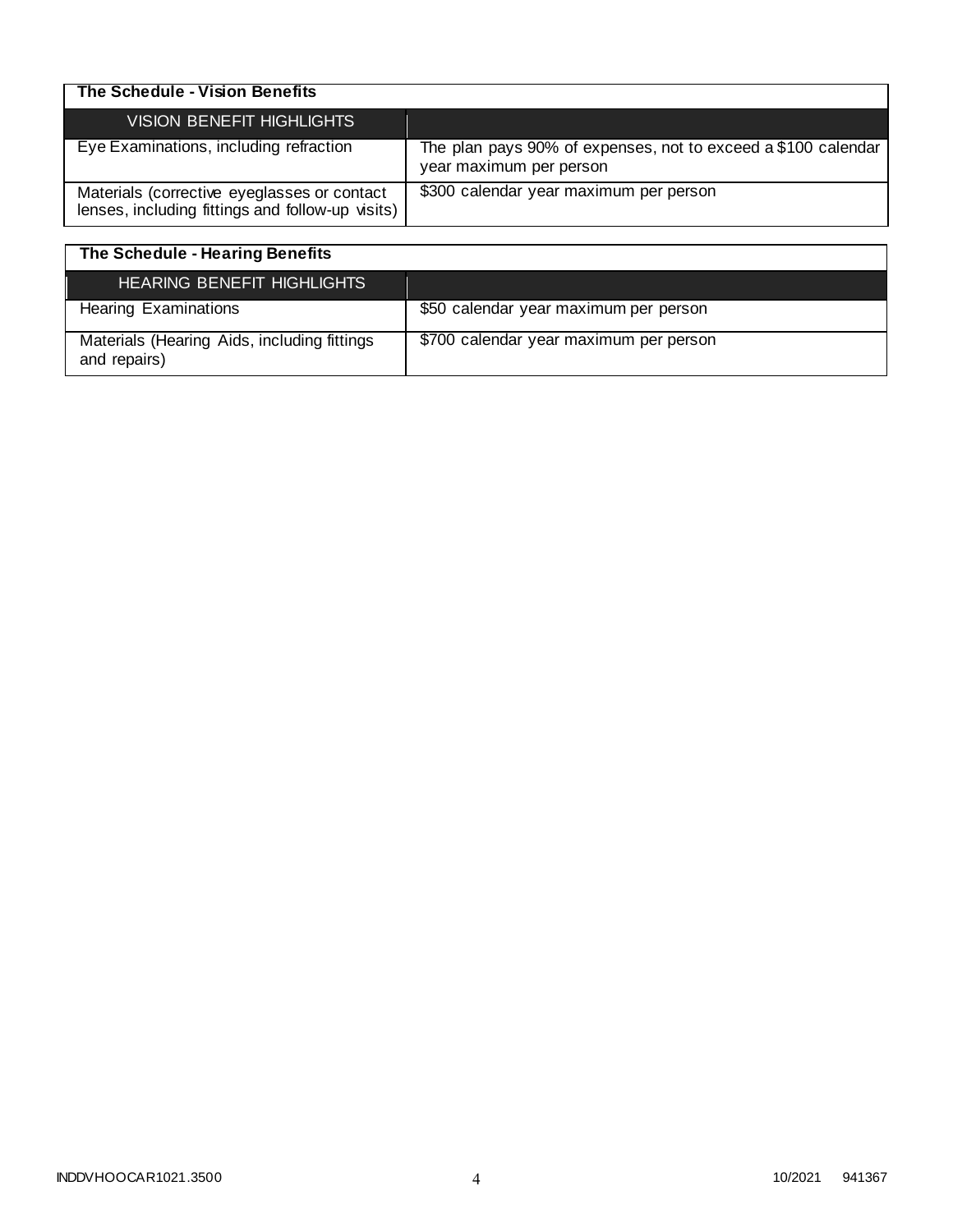# **Waiting Periods**

A Covered Person may access their dental, vision, and hearing benefit insurance once he or she has satisfied the following waiting periods:

- There is no waiting period for Class I or II dental benefits or for vision and hearing benefits.
- After 6 consecutive months of coverage dental benefits will increase to include the list of Class III procedures.
- After 12 consecutive months of coverage dental benefits will increase to include the list of Class IX procedures.

# **Missing Teeth Limitation**

There is no payment for replacement of teeth that are missing when a person first becomes insured. This payment limitation no longer applies after 24 months of continuous coverage.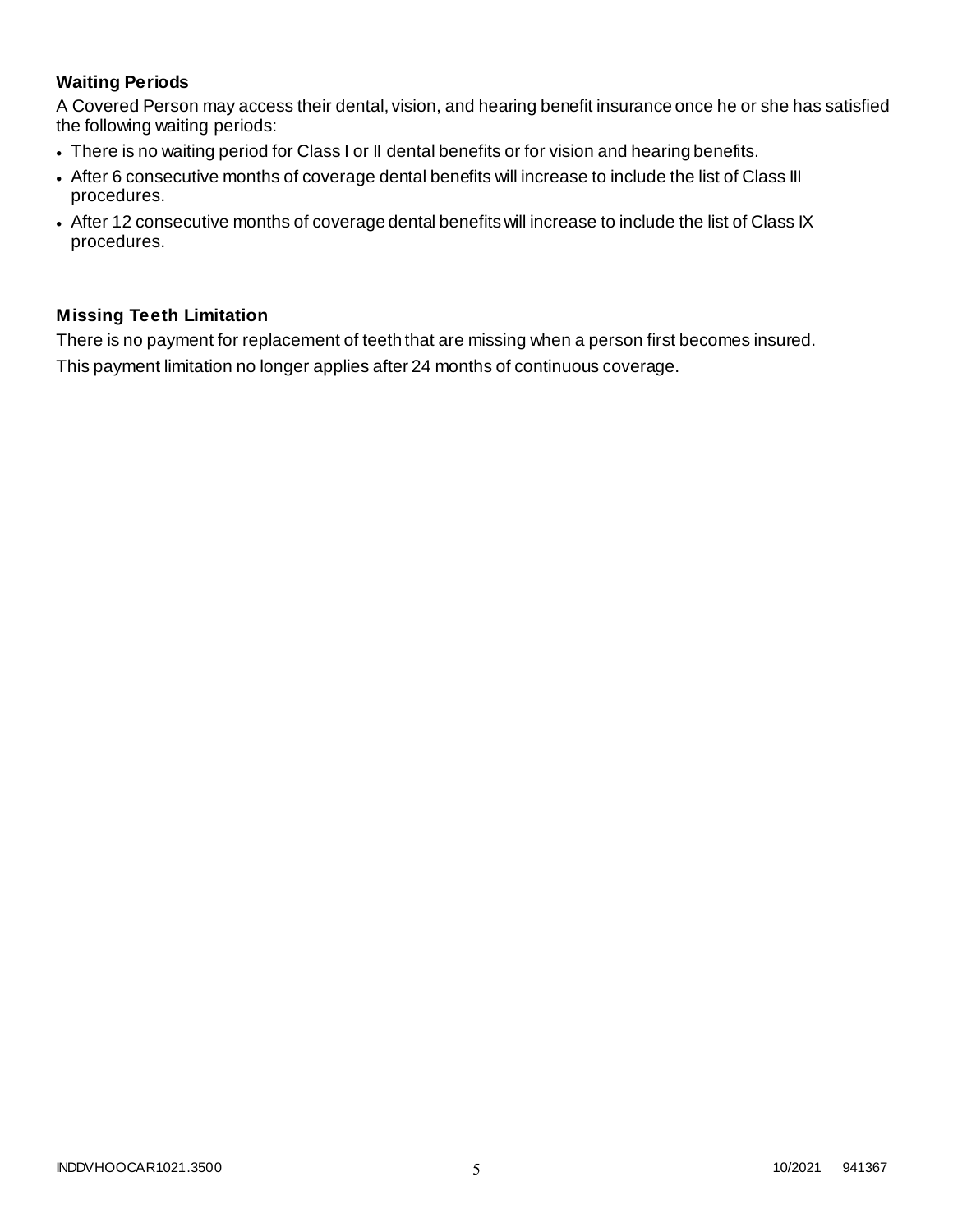# **E. Insured's Financial Responsibility**

The Insured is responsible for paying the monthly or quarterly premium on a timely basis. The Insured is also responsible to pay Providers for charges that are applied to the Deductibles, Coinsurance, and any amounts charged by Non-Participating Dental Providers in excess of the Contracted Fee. In addition, any charges for Medically Necessary and/or Dentally Necessary items that are excluded under the Policy are the responsibility of the Insured.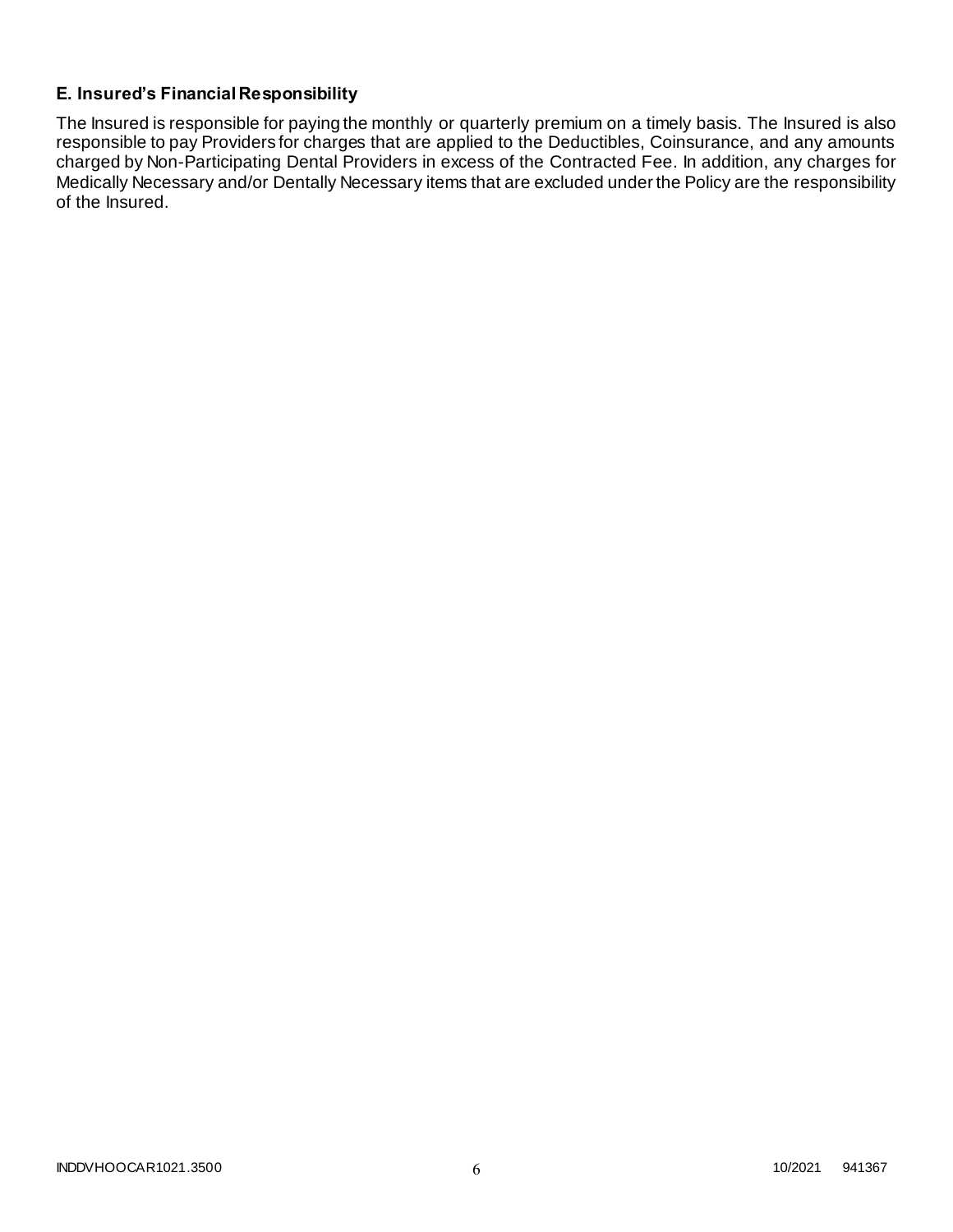# **F. Exclusions and Limitations: What Is Not Covered By This Policy**

# **Expenses Not Covered**

Covered Expenses will not include, and no payment will be made for:

- procedures which are not included in the list of Covered Dental Services, Covered Vision Services, or Covered Hearing Services;
- cone beam imaging;
- instruction for plaque control, oral hygiene and diet;
- core build-ups;
- veneers;
- precious or semi-precious metals for crowns, bridges and abutments;
- restoration of teeth which have been damaged by erosion, attrition or abrasion;
- bite registrations; precision or semi-precision attachments; or splinting;
- orthodontic treatment, except for the treatment of cleft lip and cleft palate;
- general anesthesia or intravenous sedation, when used for the purposes of anxiety control or patient management is not covered; may be considered only when medically or dentally necessary and when in conjunction with covered complex oral surgery;
- athletic mouth guards;
- services performed solely for cosmetic reasons;
- personalization or decoration of any dental device or dental work;
- replacement of an appliance per benefit guidelines;
- services that are deemed to be medical in nature;
- services and supplies received from a hospital;
- prescription drugs;
- plano lenses;
- VDT (video display terminal)/computer eyeglass benefit;
- medical or surgical treatment of the eyes;
- any type of corrective vision surgery, including LASIK surgery, radial ketatonomy (RK), automated lamellar keratoplasty (ALK), or conductive keratoplasty (CK);
- Orthoptic or vision training and any associated supplemental testing;
- any eye examination, or any corrective eyewear, required by an employer as a condition of employment , unless otherwise covered by this Policy;
- safety eyewear;
- sub-normal vision aids or non-prescription lenses;
- Magnification or low vision aids not shown as covered in the Schedule of Vision Coverage;
- Assistive Listening Devices (ALDs);
- medical and/or surgical treatment of the internal or external structures of the ear, including but not limited to Cochlear implants;
- Hearing Aids not prescribed by a Licensed Hearing Care Professional;
- ear protective devices or plugs;
- Hearing Aids maintenance/service contracts, ear molds and other miscellaneous repairs;
- Hearing Aids purchased online or over the counter (OTC); or
- Disposable Hearing Aids.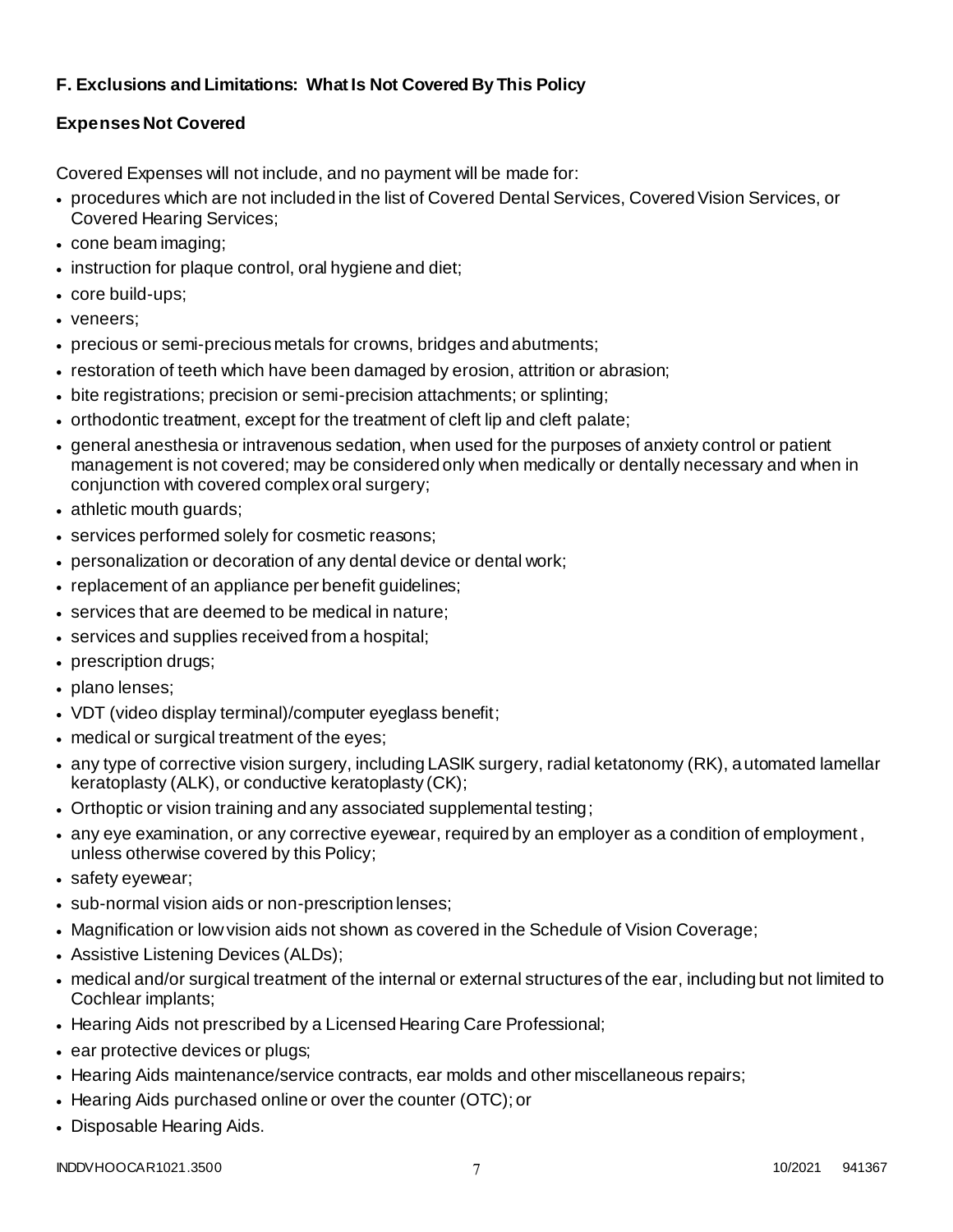## **General Limitations**

No payment will be made for expenses incurred for You or any one of Your Dependents:

- For services not specifically listed as Covered Services in this Policy;
- For services or supplies that are not Medically Necessary;
- For services received before the Effective Date of coverage;
- For services received after coverage under this Policy ends;
- For services for which You have no legal obligation to pay or for which no charge would be made if You did not have insurance coverage;
- For Professional services or supplies received or purchased directly or on Your behalf by anyone, including a Provider, from any of the following:
	- **Yourself or Your employer;**
	- a person who lives in the Covered Person's home, or that person's employer;
	- a person who is related to the Covered Person by blood, marriage or adoption, or that person's employer.
- for or in connection with an Injury arising out of, or in the course of, any employment for wage or profit;
- for or in connection with a Sickness which is covered under any workers' compensation or similar law;
- for charges made by a Hospital owned or operated by or which provides care or performs services for, the United States Government, if such charges are directly related to a condition which occurred while serving in the military or an associated auxiliary unit (if coverage is suspended for an insured person during military service, upon receipt of written request, we will provide a refund of premium on a pro rata basis);
- services or supplies received due to an act of war, declared or undeclared while serving in the military or an associated auxiliary unit;
- to the extent that payment is unlawful where the person resides when the expenses are incurred;
- for charges which the person is not legally required to pay;
- for charges which would not have been made if the person had no insurance;
- to the extent that billed charges exceed the rate of reimbursement as described in the Schedule;
- for charges for unnecessary care, treatment or surgery;
- to the extent that You or any of Your Dependents is in any way paid or entitled to payment for those expenses by or through a public program, other than Medicaid;
- for or in connection with experimental procedures or treatment methods not approved by the American Dental Association or the appropriate dental specialty society;
- Procedures that are a covered expense under any other plan which provides dental, vision, or hearing benefits;
- To the extent that benefits are paid or payable for those expenses under the mandatory part of any auto insurance policy written to comply with a "no-fault" insurance law or an uninsured motorist insurance law. Cigna will take into account any adjustment option chosen under such part by You or any one of Your Dependents.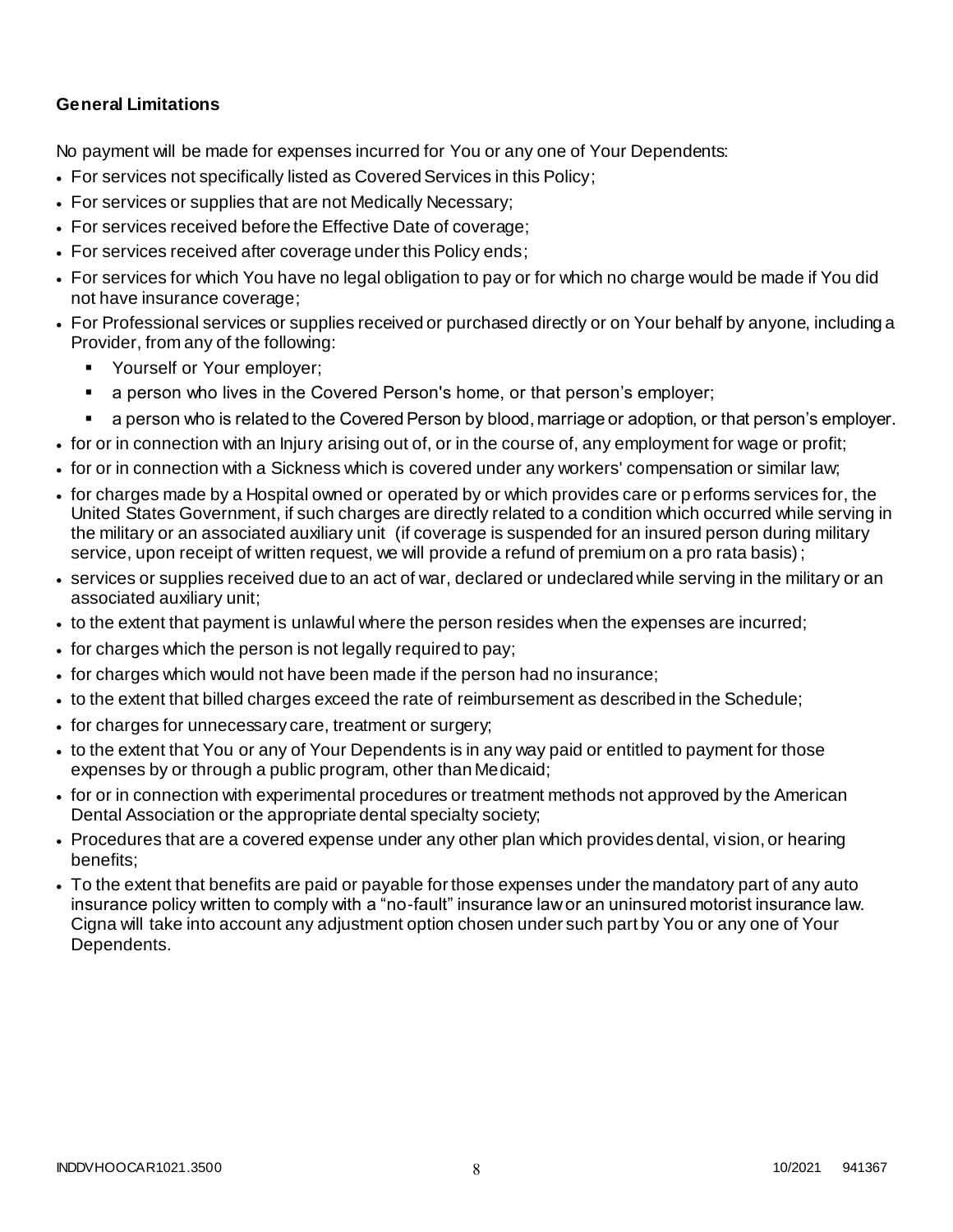## **G. Predetermination of Dental Benefits Program**

Predetermination of Benefits is a voluntary review of a Dentist's proposed treatment plan and expected charges. It is not preauthorization of service and is not required.

The treatment plan should include supporting pre-operative x-rays and other diagnostic materials as requested by Cigna's dental consultant. If there is a change in the treatment plan, a revised plan should be submitted.

Cigna will determine covered dental expenses for the proposed treatment plan. If there is no Predetermination of Benefits, Cigna will determine covered dental expenses when it receives a claim.

Review of proposed treatment is advised whenever extensive dental work is recommended when charges exceed **\$500**.

Predetermination of Benefits is not a guarantee of a set payment. Payment is based on the services that are actually delivered and the coverage in force at the time services are completed.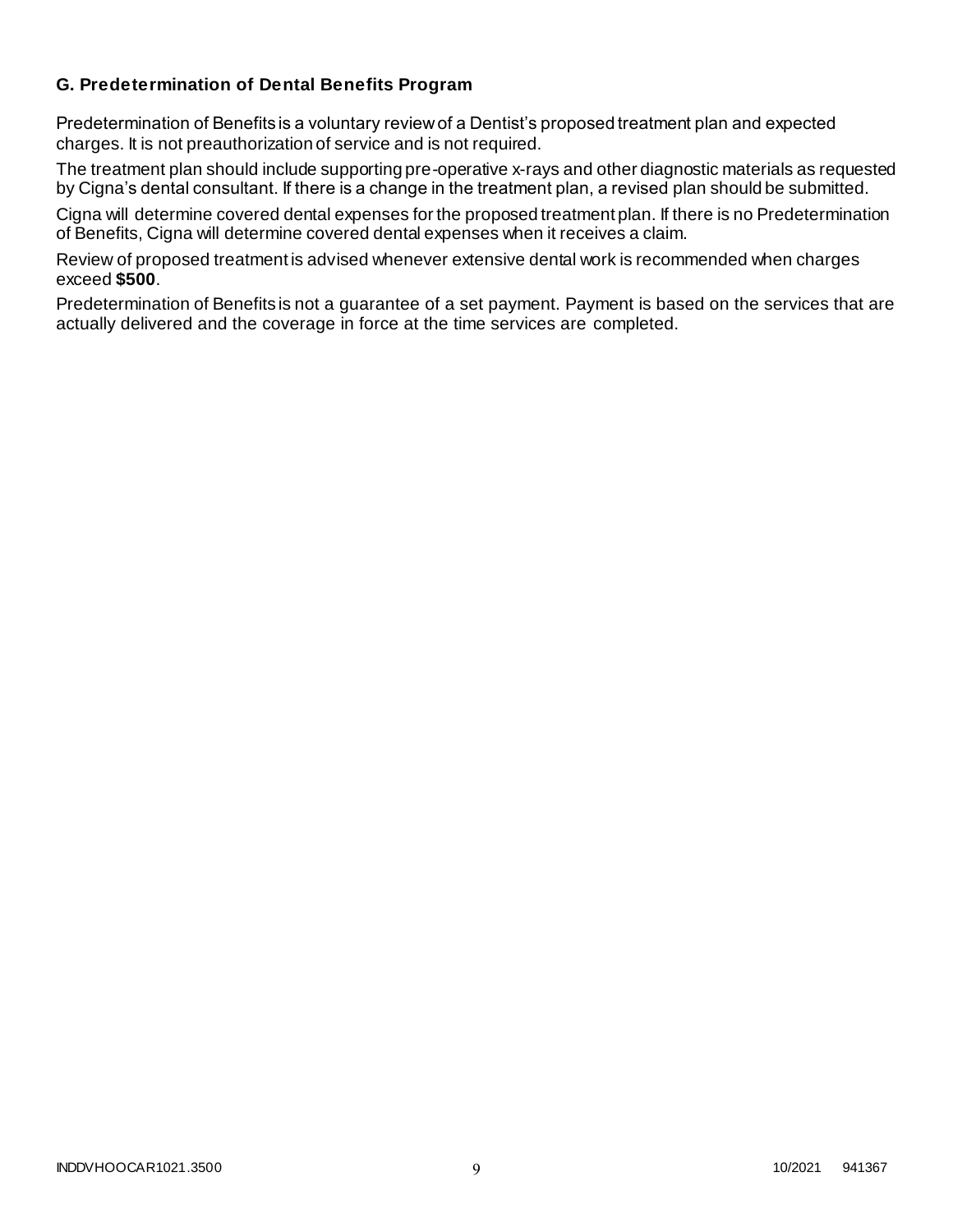## **H. General Provisions**

## **WHEN YOU HAVE A COMPLAINT OR AN APPEAL**

For the purposes of this section, any reference to "You," "Your" or "Yourself" also refers to a representative or Provider designated by You to act on Your behalf, unless otherwise noted.

We want You to be completely satisfied with the care You receive. That is why We have established a process for addressing Your concerns and solving Your problems.

#### **Start with Member Services**

We are here to listen and help. If You have a concern regarding a person, a service, the quality of care, or contractual benefits, You can call Our toll-free number and explain Your concern to one of Our Customer Service representatives. You can also express that concern in writing. Please call or write to Us at the following:

Customer Services Toll-Free Number or address on mycigna.com, explanation of benefits or claim form

We will do Our best to resolve the matter on Your initial contact. If We need more time to review or investigate Your concern, We will get back to You as soon as possible, but in any case within 30 days. If You are not satisfied with the results of a coverage decision, You can start the appeals procedure.

#### **Appeals Procedure**

Cigna has a two step appeals procedure for coverage decisions. To initiate an appeal, You must submit a request for an appeal in writing within 365 days of receipt of a denial notice. You should state the reason why You feel Your appeal should be approved and include any information supporting Your appeal. If You are unable or choose not to write, You may ask to register Your appeal by telephone. Call or write to Us at the toll-free number or address on Your Benefit Identification card, explanation of benefits or claim form.

#### **For information or to make a complaint, please contact Us at:**

Policyholder Service Office of Company: Cigna Health and Life Insurance Company Address: P.O. Box 30365, TAMPA, FL 33630 Telephone Number: 877-484-5967 Name of Agent: Address: Telephone Number:

If We at Cigna Health and Life Insurance Company fail to provide You with reasonable and adequate service, You should feel free to contact the Arkansas Insurance Department.

Policyholders have the right to file a complaint with the Arkansas Insurance Department (AID). You may call AID to request a complaint form at (800) 852-5494 or (501) 371-2640 or write the Department at:

> Arkansas Insurance Department 1 Commerce Way, Suite 102

> > Little Rock, AR 72202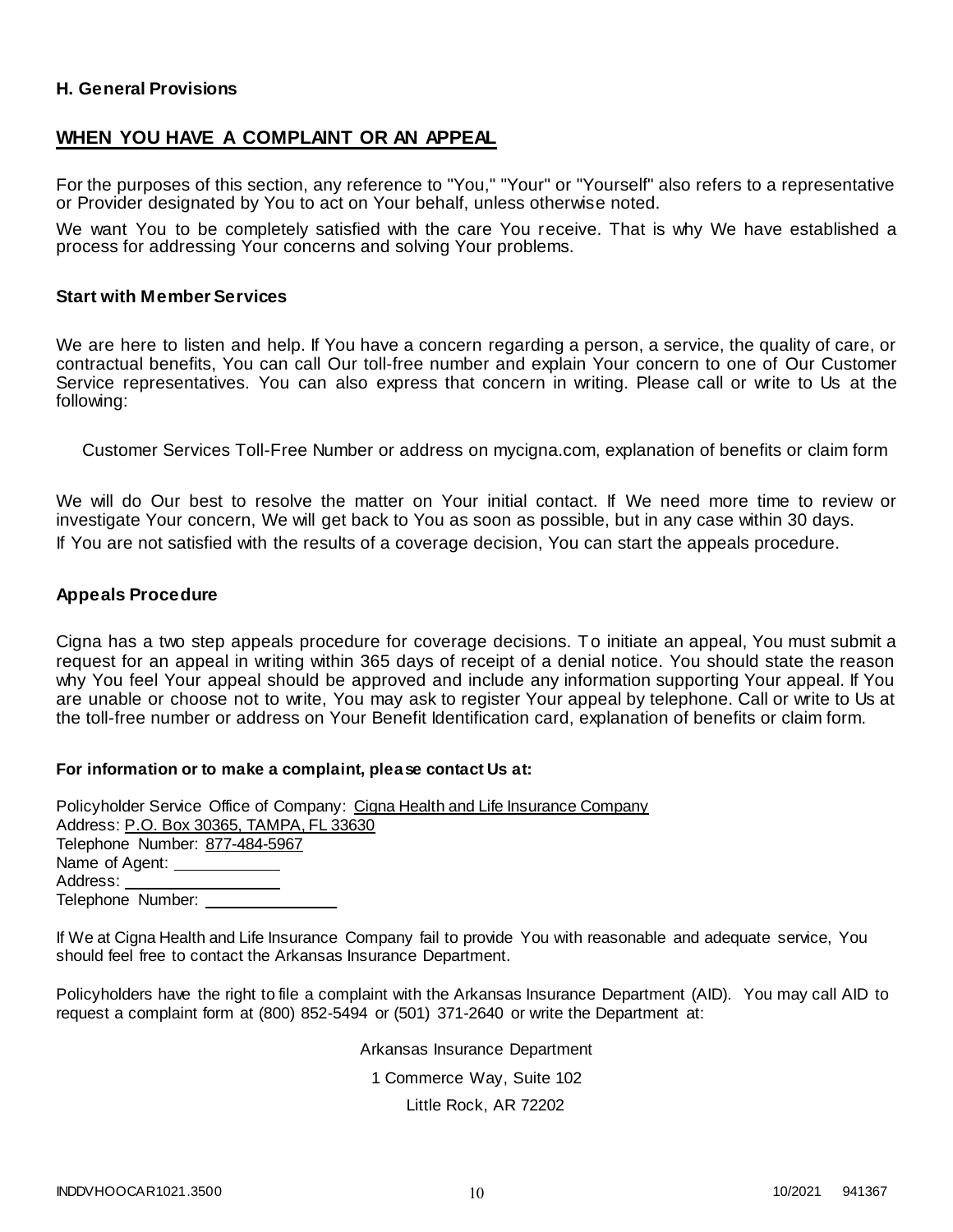## **Level One Appeal**

Your appeal will be reviewed and the decision made by someone not involved in the initial decision. Appeals involving Medical Necessity or clinical appropriateness will be considered by a health care professional.

For level one appeals, We will respond in writing with a decision within 30 calendar days after We receive an appeal for a postservice coverage determination. If more time or information is needed to make the determination, We will notify You in writing to request an extension of up to 15 calendar days and to specify any additional information needed to complete the review.

If You are not satisfied with Our level-one appeal decision, You may request a level-two appeal.

#### **Level Two Appeal**

If You are dissatisfied with Our level one appeal decision, You may request a second review. To start a level two appeal, follow the same process required for a level one appeal.

Most requests for a second review will be conducted by the Appeals Committee, which consists of at least three people. Anyone involved in the prior decision may not vote on the Committee. For appeals involving Medical Necessity or clinical appropriateness, the Committee will consult with at least one Dentist reviewer in the same or similar specialty as the care under consideration, as determined by Cigna's Dentist reviewer. You may present Your situation to the Committee in person or by conference call.

For level two appeals We will acknowledge in writing that We have received Your request and schedule a Committee review. For postservice claims, the Committee review will be completed within 30 calendar days. If more time or information is needed to make the determination, We will notify You in writing to request an extension of up to 15 calendar days and to specify any additional information needed by the Committee to complete the review. You will be notified in writing of the Committee's decision within five working days after the Committee meeting, and within the Committee review time frames above if the Committee does not approve the requested coverage.

#### **Notice of Benefit Determination on Appeal**

Every notice of an appeal decision will be provided in writing or electronically and, if an adverse determination, will include:

- (1) the specific reason or reasons for the denial decision;
- (2) reference to the specific Policy provisions on which the decision is based;
- (3) a statement that the claimant is entitled to receive, upon request and free of charge, reasonable access to and copies of all documents, records, and other Relevant Information as defined;
- (4) upon request and free of charge, a copy of any internal rule, guideline, protocol or other similar criterion that was relied upon in making the adverse determination regarding Your appeal, and an explanation of the scientific or clinical judgment for a determination that is based on a medical necessity, experimental treatment or other similar exclusion or limit.

## **Relevant Information**

Relevant Information is any document, record, or other information which was relied upon in making the benefit determination; was submitted, considered, or generated in the course of making the benefit determination, without regard to whether such document, record, or other information was relied upon in making the benefit determination; demonstrates compliance with the administrative processes and safeguards required by federal law in making the benefit determination; or constitutes a statement of policy or guidance with respect to the plan concerning the denied treatment option or benefit or the claimant's diagnosis, without regard to whether such advice or statement was relied upon in making the benefit determination.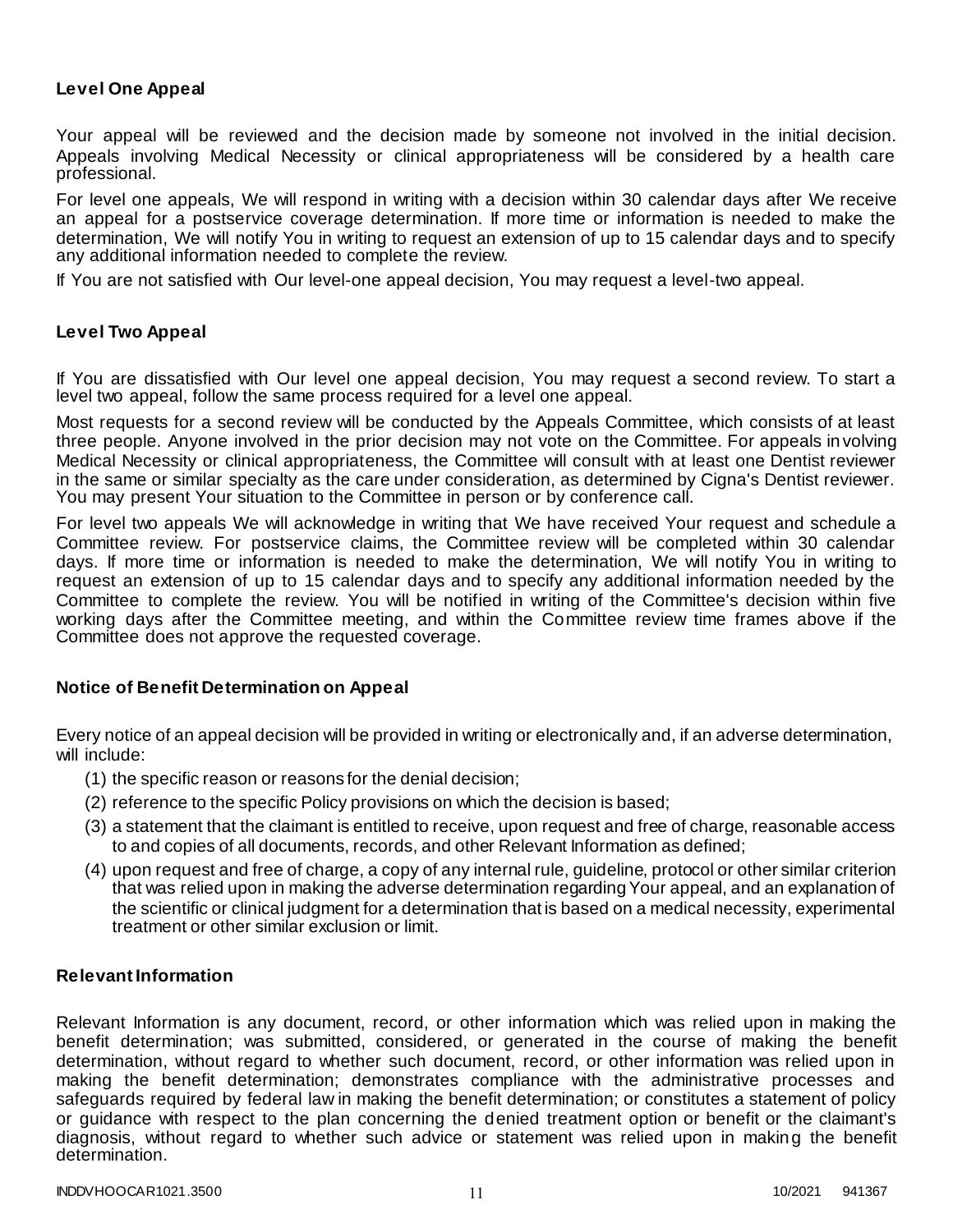# **I. Participating Dental Providers**

Cigna will provide a current list of Dentists currently participating with Cigna and their locations to each Covered Person upon request.

To verify if a Dentist is currently participating with Cigna and is accepting new Cigna Insureds, the Covered Person should visit Our website at mycigna.com.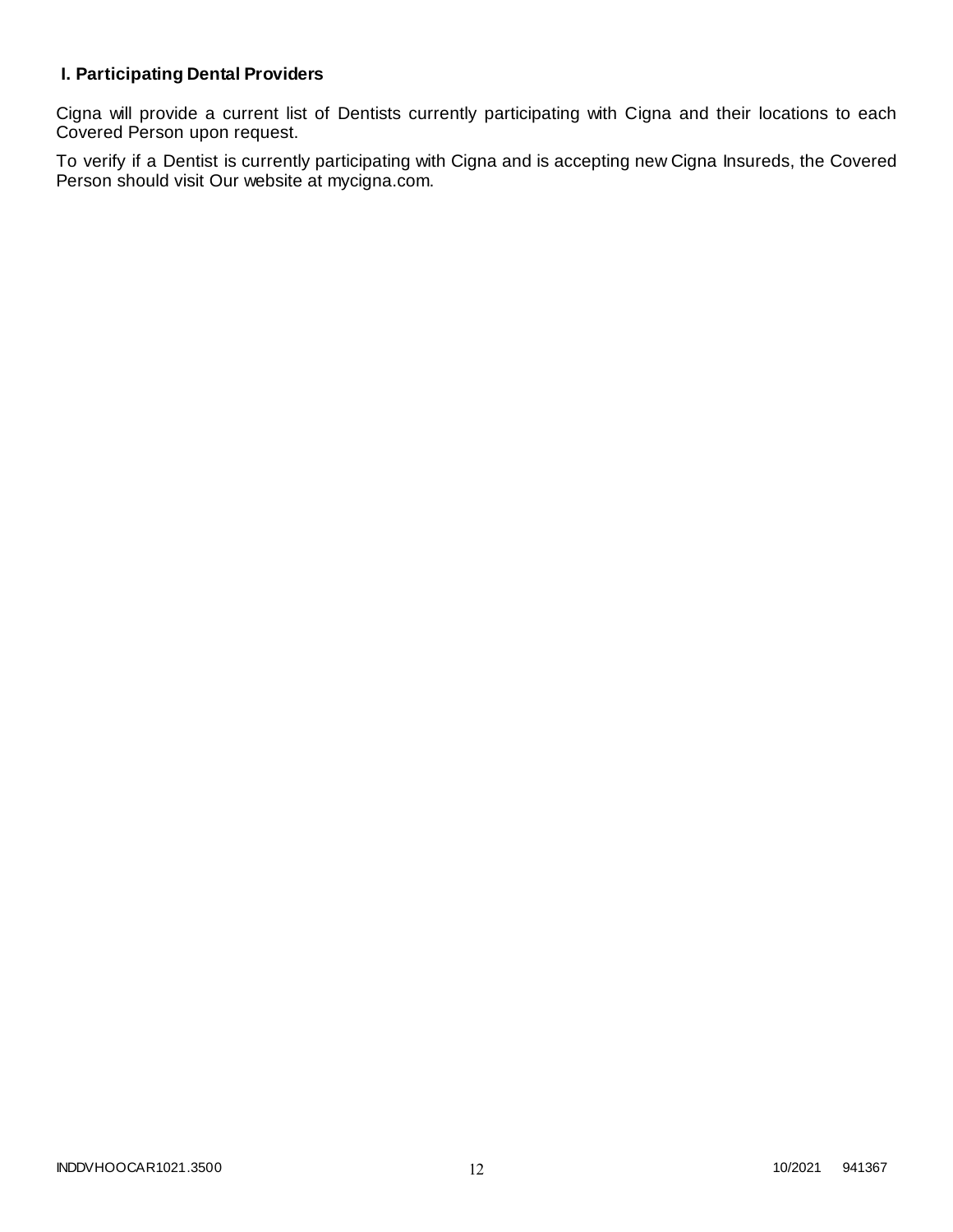## **J. Renewability, Eligibility, and Continuation**

1. The Policy will renew except for the specific events stated in the Policy. Cigna may change the premiums of the Policy with 60 days written notice to the Insured. However, Cigna will not refuse to renew or change the premium schedule for the Policy on an individual basis, but only for all Insureds in the same class and covered under the same Policy as You.

2. The individual plan is designed for residents of Arkansas who are not enrolled under or covered by any other group or individual health coverage. You must notify Cigna of all changes that may affect any Covered Person's eligibility under the Policy.

3. You or Your Dependent(s) will become ineligible for coverage:

- When premiums are not paid according to the due dates and grace periods described in the premium section.
- With respect to Your Spouse, Domestic Partner, or partner to a Civil Union: when the Spouse is no longer married to the Insured or when the union is dissolved.
- With respect to You and Your Family Member(s): when You no longer meet the requirements listed in the Conditions of Eligibility section.
- The date the Policy terminates.
- When the Insured no longer lives in the Service Area.

4. If a Covered Person's eligibility under this Plan would terminate due to the Insured's death, divorce or if other Dependents would become ineligible due to age or no longer qualify as dependents for coverage under this Plan; except for the Insured's failure to pay premium, the Covered Person's insurance will be continued if the Covered Person exercising the continuation right notifies Cigna and pays the appropriate monthly premium within 60 days following the date this Policy would otherwise terminate. Any waiting periods in the new Plan will be considered as being met to the extent coverage was in force under this Plan.